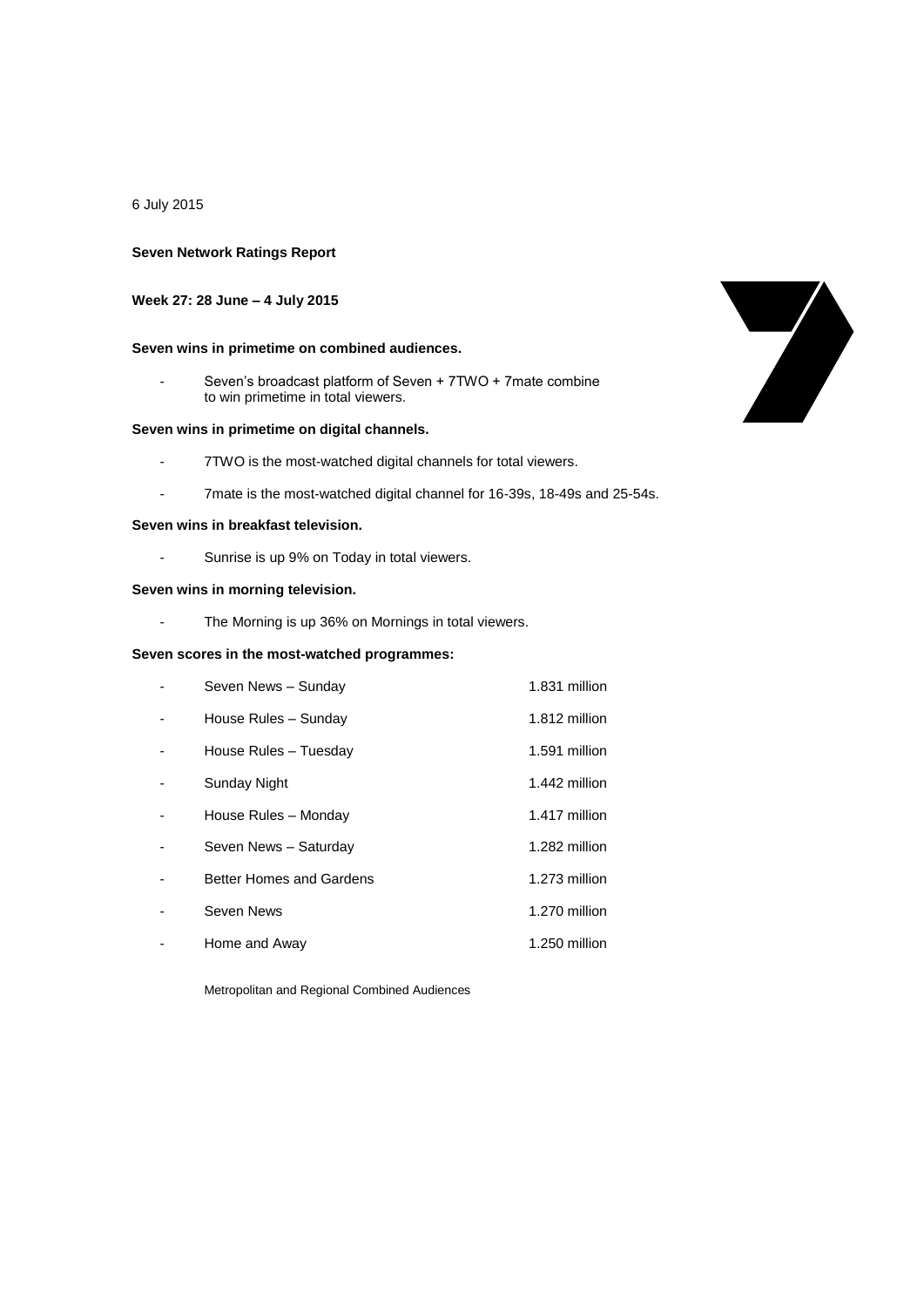#### **Seven is number 1 in 2015**

- Seven is number 1 for total viewers, 16-39s, 18-49s and 25-54s in primetime on primary channels across the current television season.
- 7TWO is number 1 for total viewers in primetime on digital channels across the current television season. 7mate is number 1 for 16-39s.

#### **Seven + 7TWO + 7mate is number 1 in 2015**.

- Seven's broadcast platform of Seven + 7TWO + 7mate is number 1 in primetime in total viewers, 16-39s, 18-49s and 25-54s on the combined audiences of all multiple channels across the current television season.

### **Primetime audience demographics for primary channels**

| 6:00pm-midnight Week 27, 2015 |       |       |       |            |            |
|-------------------------------|-------|-------|-------|------------|------------|
| <b>Audience shares</b>        | Seven | Nine  | Ten   | <b>ABC</b> | <b>SBS</b> |
| All People                    | 19.3% | 20.9% | 14.1% | 13.0%      | 4.8%       |
| 16-39s                        | 18.1% | 22.5% | 18.7% | 5.6%       | 3.4%       |
| 18-49s                        | 18.3% | 22.4% | 18.1% | 6.8%       | 3.9%       |
| 25-54s                        | 18.5% | 22.6% | 17.6% | 7.8%       | 4.1%       |

## **Primetime audience demographics for digital channels**

| 6:00pm-midnight Week 27, 2015 |         |            |            |            |  |
|-------------------------------|---------|------------|------------|------------|--|
| <b>Audience shares</b>        | Total   | $16 - 39s$ | $18 - 49s$ | $25 - 54s$ |  |
| 7TWO                          | 5.2%    | $3.0\%$    | 3.1%       | 3.4%       |  |
| 7 <sub>mate</sub>             | 4.2%    | $6.2\%$    | 5.9%       | 5.5%       |  |
| GO!                           | 4.3%    | 5.9%       | 5.4%       | 5.1%       |  |
| Gem                           | 3.3%    | 2.5%       | 2.5%       | 2.5%       |  |
| One:                          | 2.6%    | 2.5%       | 3.0%       | 3.1%       |  |
| Eleven                        | 2.7%    | 4.8%       | 4.2%       | 3.9%       |  |
| ABC <sub>2</sub> :            | 2.9%    | $3.9\%$    | 3.4%       | 3.2%       |  |
| ABC <sub>3</sub>              | $0.6\%$ | 0.5%       | 0.5%       | 0.4%       |  |
| ABC News 24                   | $1.1\%$ | $0.8\%$    | 1.0%       | 1.0%       |  |
| SBS <sub>2</sub>              | $1.0\%$ | $1.3\%$    | 1.3%       | 1.3%       |  |
| <b>NITV</b>                   | 0.1%    | 0.1%       | 0.1%       | 0.1%       |  |

### **Primetime audience demographics for combined audiences of all channels**.

| 6:00pm-midnight Week 27, 2015 |       |       |            |            |  |
|-------------------------------|-------|-------|------------|------------|--|
| Seven                         | Nine  | Ten   | <b>ABC</b> | <b>SBS</b> |  |
| 28.7%                         | 28.4% | 19.4% | 17.6%      | 5.9%       |  |
| 27.4%                         | 30.9% | 26.0% | 10.8%      | 4.9%       |  |
| 27.4%                         | 30.3% | 25.3% | 11.7%      | 5.4%       |  |
| 27.4%                         | 30.1% | 24.5% | 12.5%      | 5.5%       |  |
|                               |       |       |            |            |  |

FTA Channels and Total TV

Copyright Oztam Data: Consolidated (Live + As Live + TSV) and Overnight (Live + As Live).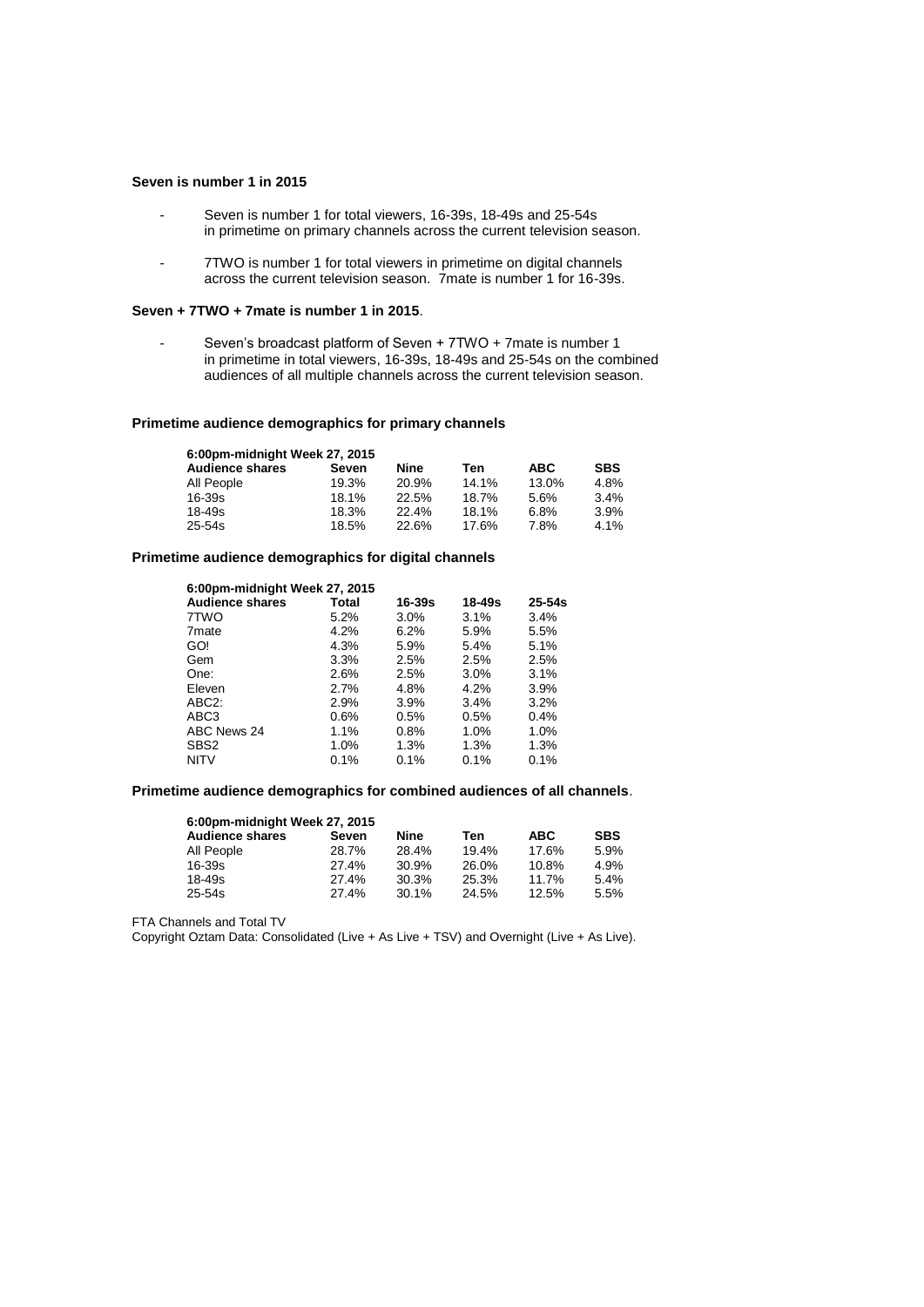## **Primetime Programming Analysis**

# **Sunday**

- Seven wins in breakfast television. Sunrise leads Today.
- Seven wins in primetime on digital channels.
	- 7mate is the most-watched digital channel for total viewers, 16-39s, 18-49s and 25-54s.
- Seven scores in the most-watched programmes:

| <b>All People</b>  |    | $25 - 54s$         |    |
|--------------------|----|--------------------|----|
| Seven News         | #3 | <b>House Rules</b> | #5 |
| <b>House Rules</b> | #5 | Seven News         | #6 |
| Sunday Night       | #7 | Sunday Night       | #7 |
| $16 - 39s$         |    | 18-49s             |    |
| <b>House Rules</b> | #5 | <b>House Rules</b> | #5 |
| Seven News         | #7 | Seven News         | #6 |
| Sunday Night       | #8 | Sunday Night       | #7 |

- **Seven News** (1.184 million).
- **House Rules** (1.019 million) peaks at 1.262 million and ranks in Sunday's top five most-watched programmes for total viewers, 16-39s, 18-49s and 25-54s.
- **Sunday Night** (0.846 million) peaks at 1.192 million and ranks in Sunday's top ten most-watched programmes for total viewers, 16-39s, 18-49s and 25-54s.

#### **Monday**

- Seven wins in breakfast television. Sunrise is up 22% on Today.
- Seven wins in morning television. The Morning Show is up 34% on Mornings.
- **House Rules** (0.868 million) peaks at 1.034 million and ranks in Monday's top ten most-watched programmes for total viewers, 16-39s, 18-49s and 25-54s.

### **Tuesday**

- Seven wins in breakfast television. Sunrise leads Today.
- Seven wins in morning television. The Morning Show leads Mornings.
- Seven wins in primetime on digital channels.
	- 7TWO is the most-watched digital channel for total viewers.
	- 7mate is the most-watched digital channel for 16-39s, 18-49s and 25-54s.
- Seven scores in the most-watched programmes:

| <b>All People</b>          |     | $25 - 54s$                 |     |
|----------------------------|-----|----------------------------|-----|
| <b>Seven News</b>          | #4  | House Rules                | #3  |
| Seven News - Today Tonight | #7  | Seven News                 | #8  |
| House Rules                | #8  | Home and Away              | #9  |
| Home and Away              | #10 | Seven News - Today Tonight | #10 |
|                            |     |                            |     |
|                            |     |                            |     |
| 16-39s                     |     | 18-49s                     |     |
| House Rules                | #3  | House Rules                | #3  |
| Home and Away              | #6  | Home and Away              | #9  |
| Seven News                 | #10 | Seven News - Today Tonight | #10 |

 **House Rules** (0.942 million) peaks at 1.148 million and is one of Tuesday's top three most-watched programmes for 16-39s, 18-49s and 25-54s.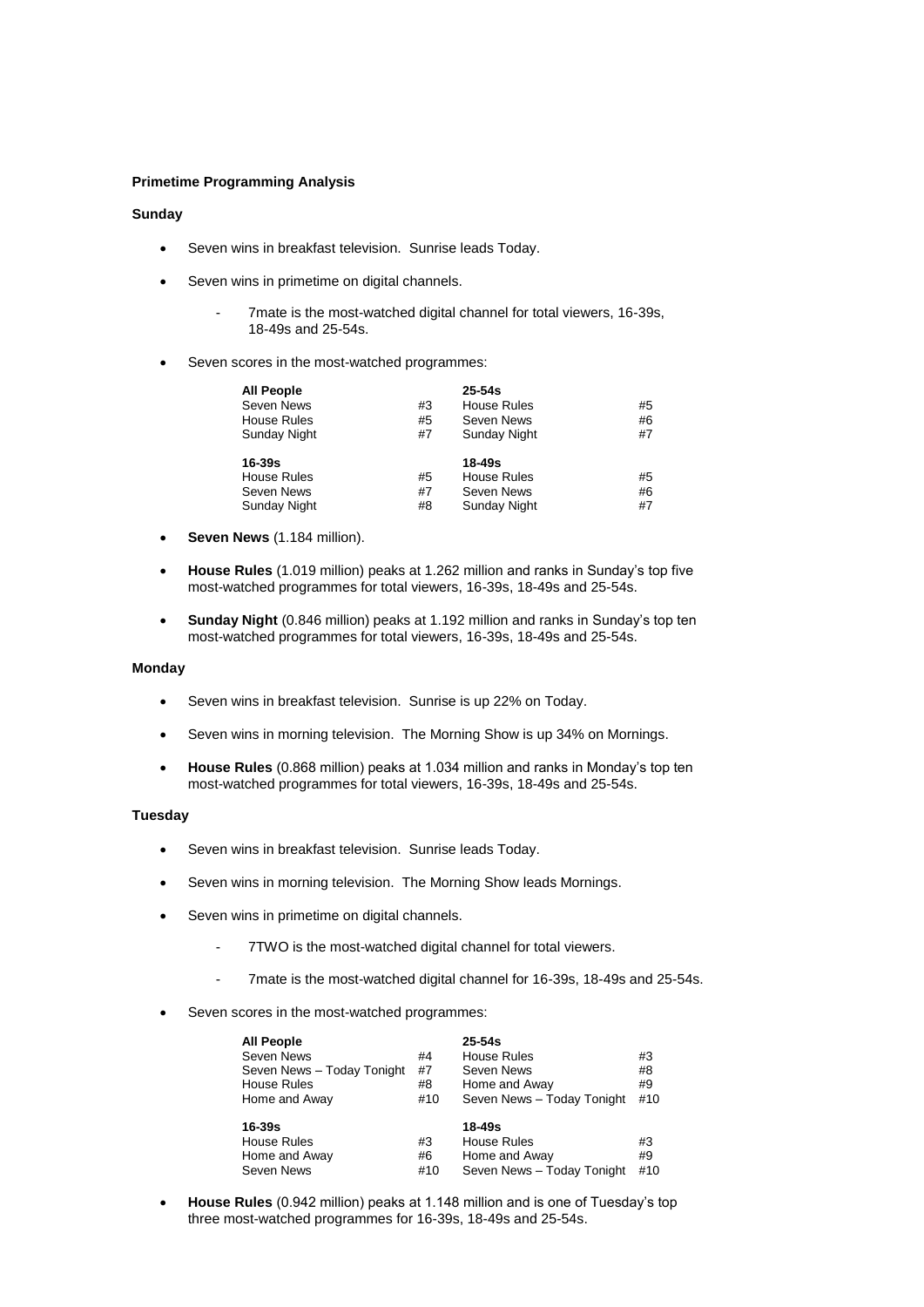## **Wednesday**

- Seven wins in primetime on combined audiences.
	- Seven + 7TWO + 7mate is number one for total viewers on the combined audiences of all channels.
	- Seven  $+ 7TWO + 7$ mate is up  $4%$  on Nine  $+$  Go  $+$  Gem and up 32% on Ten + One + Eleven in total viewers.
- Seven wins in primetime on digital channels.
	- 7TWO is the most-watched digital channel for total viewers.
	- 7mate is the most-watched digital channel for 16-39s and 18-49s.
- Seven wins in breakfast television. Sunrise leads Today.
- Seven wins in morning television. The Morning Show leads Mornings.

## **Thursday**

- Seven wins in primetime on primary channels.
	- Seven is number 1 for total viewers: up 22% on Nine and up 17% on Ten.
- Seven wins in primetime on digital channels.
	- 7TWO is the most-watched digital channel for total viewers.
	- 7mate is the most-watched digital channel for 25-54s.
- Seven wins in primetime on combined audiences.
	- Seven + 7TWO + 7mate is number one for total viewers on the combined audiences of all channels.
	- Seven +  $7TWO + 7$  mate is up 17% on Nine +  $Go + Gem$  and up 28% on Ten + One + Eleven.
- Seven wins in breakfast television. Sunrise ties with Today.
- Seven wins in morning television. The Morning Show is up 75% on Mornings.
- **AFL on Seven: Thursday Night Football** dominates in total viewers, 16-39s, 18-49s and 25-54s across its primetime broadcast markets on Seven – 27 share in total viewers, 29 share in 16-39s, 28 share in 18-49s and 28 share in 25-54s.

## **Friday**

- Seven wins in primetime on primary channels.
	- Seven is number 1 for total viewers, 16-39s, 18-49s and 25-54s.
	- Seven is up 35% on Nine and up 93% on Ten in total viewers.
	- Seven is up 27% on Nine and up 58% on Ten in 16-39s. Seven is up 25% on Nine and up 46% on Ten in 18-49s. Seven is up 31% on Nine and up 58% on Ten in 25-54s.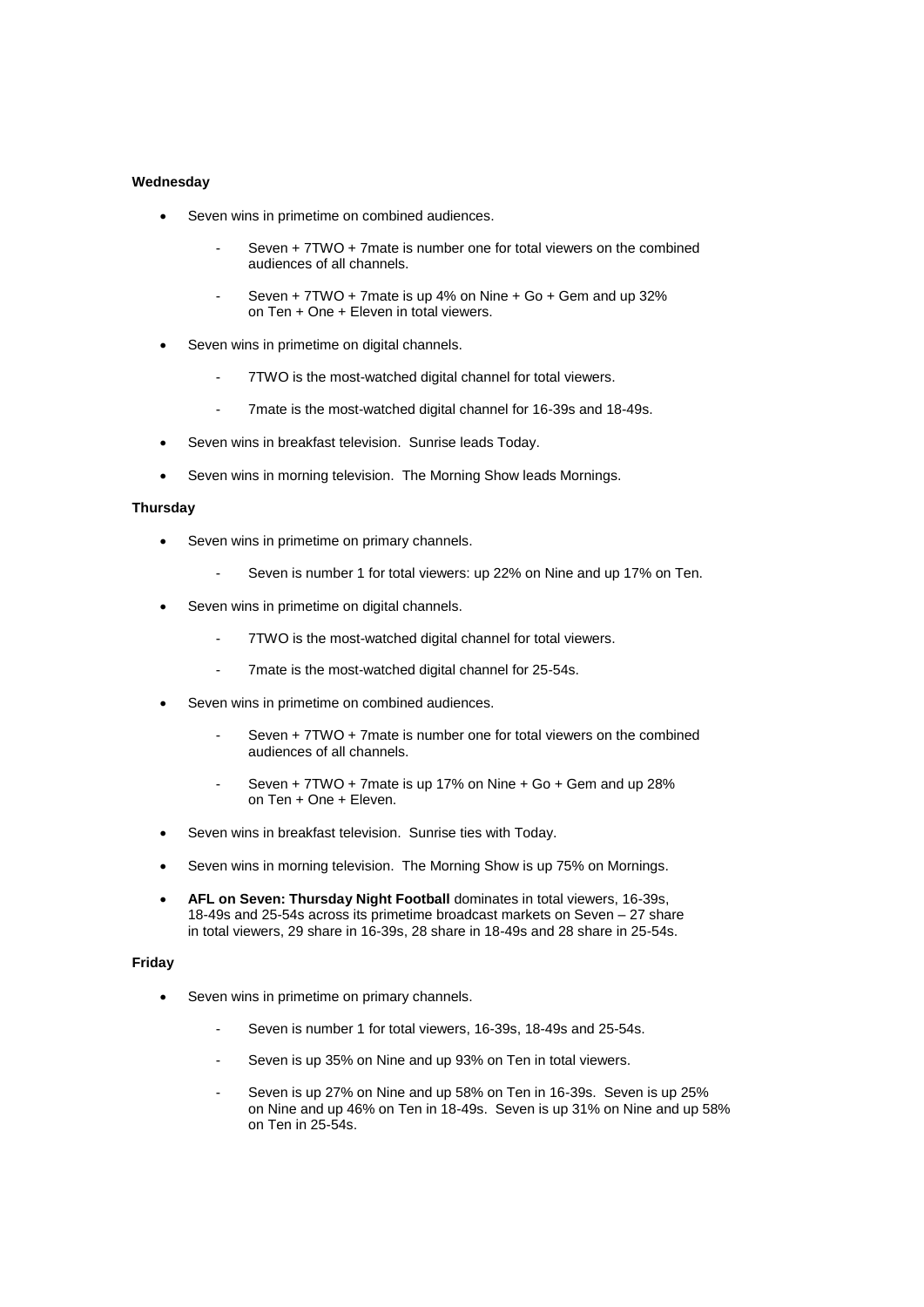- Seven wins in primetime on digital channels.
	- 7TWO is the most-watched digital channel for total viewers.
	- 7mate is the most-watched digital channel for 16-39s, 18-49s and 25-54s.
- Seven wins in primetime on combined audiences.
	- Seven + 7TWO + 7mate is number one for total viewers, 16-39s, 18-49s and 25-54s on the combined audiences of all channels.
	- Seven (Seven + 7TWO + 7mate) is up 43% on Nine (Nine + Go + Gem) and up 101% on Ten (Ten + One + Eleven) in total viewers.
	- Seven is up 25% on Nine and up 61% on Ten in 16-39s. Seven is up 26% on Nine and up 50% on Ten in 18-49s. Seven is up 30% on Nine and up 57% on Ten in 25-54s.
- Seven wins in breakfast television. Sunrise is up 13% on Today.
- Seven wins in morning television. The Morning Show is up 20% on Mornings.
- Seven scores in the most-watched programmes:

| <b>All People</b><br>Seven News<br>Seven News - Today Tonight<br>Better Homes and Gardens | #3<br>#4<br>#5 | $25 - 54s$<br>Better Homes and Gardens<br>Seven News<br>Seven News - Today Tonight<br>AFL on Seven | #6<br>#7<br>#8<br>#10 |
|-------------------------------------------------------------------------------------------|----------------|----------------------------------------------------------------------------------------------------|-----------------------|
| $16 - 39s$<br>AFL on Seven<br>Seven News - Today Tonight<br>Better Homes and Gardens      | #7<br>#8<br>#9 | 18-49s<br>AFL on Seven<br>Better Homes and Gardens<br>Seven News - Today Tonight                   | #7<br>#8<br>#10       |

 **AFL on Seven: Friday Night Football** dominates in total viewers, 16-39s, 18-49s and 25-54s across its primetime broadcast markets on Seven – 37 share in total viewers, 37 share in 16-39s, 38 share in 18-49s and 37 share in 25-54s.

## **Saturday**

- Seven wins in primetime on primary channels.
	- Seven is number 1 for total viewers, 18-49s and 25-54s.
	- Seven is up 26% on Nine and up 94% on Ten in total viewers.
	- Seven is up 69% on Ten in 16-39s. Seven leads Nine and is up 69% on Ten in 18-49s. Seven is up 12% on Nine and up 77% on Ten in 25-54s.
- Seven wins in primetime on digital channels.
	- 7mate is the most-watched digital channel for 25-54s.
- Seven wins in primetime on combined audiences.
	- Seven + 7TWO + 7mate is number one for total viewers, 16-39s, 18-49s and 25-54s on the combined audiences of all channels.
	- Seven (Seven + 7TWO + 7mate) is up 20% on Nine (Nine + Go + Gem) and up 105% on Ten (Ten + One + Eleven) in total viewers.
	- Seven is up 3% on Nine and up 67% on Ten in 16-39s. Seven is up 4% on Nine and up 65% on Ten in 18-49s. Seven is up 14% on Nine and up 68% on Ten in 25-54s.